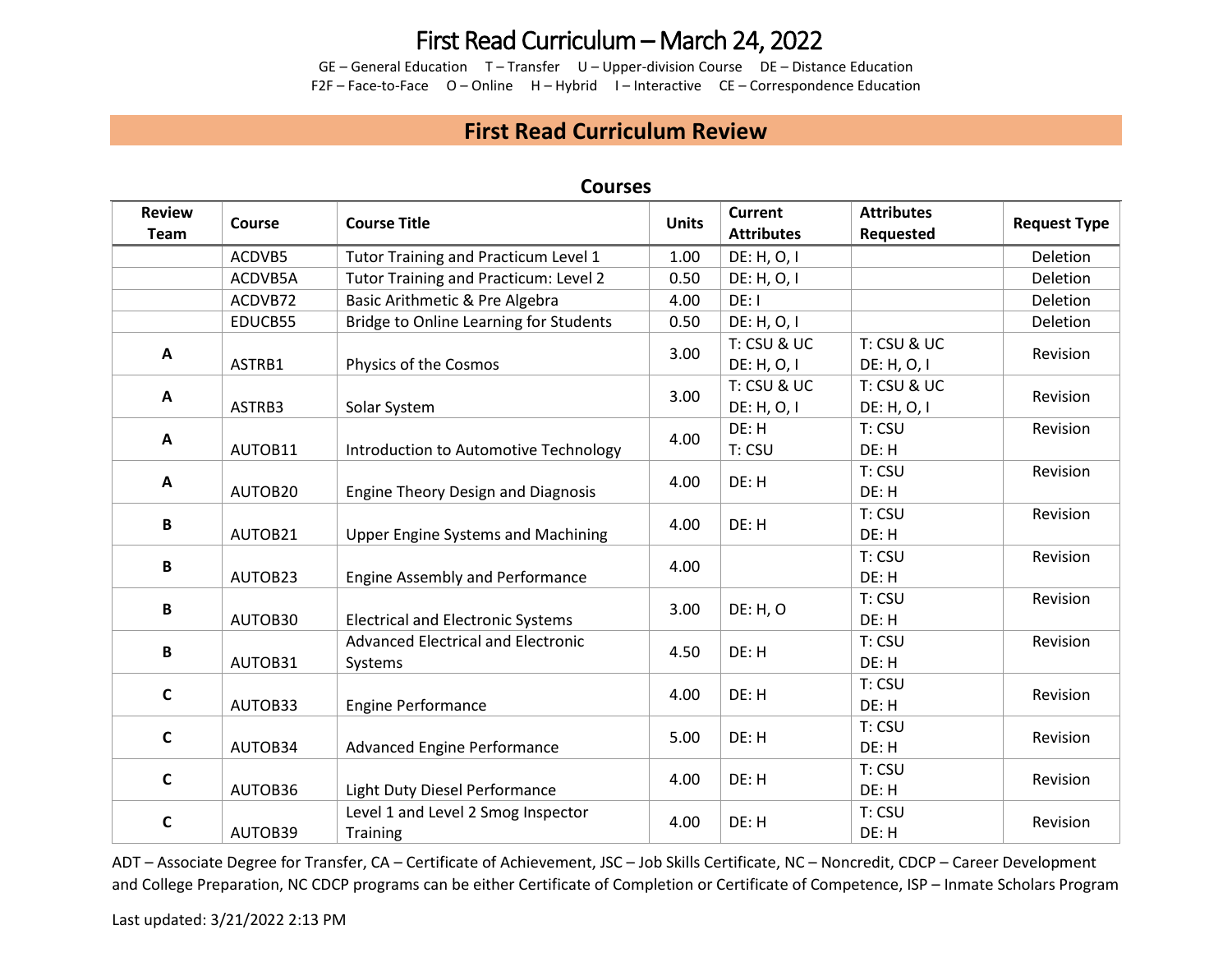GE – General Education T – Transfer U – Upper-division Course DE – Distance Education F2F – Face-to-Face O – Online H – Hybrid I – Interactive CE – Correspondence Education

| D | AUTOB40   | Suspension Steering and Wheel Alignment              | 4.00             | DE: H                      | T: CSU<br>DE: H                | Revision   |
|---|-----------|------------------------------------------------------|------------------|----------------------------|--------------------------------|------------|
| D | AUTOB43   | <b>Brake Systems</b>                                 | 4.00             | DE: H                      | T: CSU<br>DE: H                | Revision   |
| D | AUTOB48   | <b>Manual Transmissions and Drivetrain</b>           | 4.00             | DE: H                      | T: CSU<br>DE: H                | Revision   |
| D | AUTOB60AN | Automotive Detailing Level 1                         | 0.00             | $\overline{\phantom{a}}$   |                                | Revision   |
| E | AUTOB61AN | <b>Automotive Reconditioning</b>                     | 0.00             | $\blacksquare$             | DE: H, O                       | Revision   |
| E | AUTOB61BN | Automotive Fundamental - Lecture                     | 0.00             | DE: H                      | <b>DE: H, O</b>                | New        |
| E | CRPSB48WE | Occupational Work Experience<br>Education/Internship | $1.00 -$<br>8.00 | T: CSU<br>DE: H, O, I      | T: CSU<br>DE: H, O, I          | Revision   |
| E | HVACB51NC | <b>Gas Appliance Technology</b>                      | 0.00             | $\overline{\phantom{a}}$   | DE: H                          | <b>New</b> |
| F | KINSB21FF | Beginning Functional Fitness and Wellness            | 1.00             | $\overline{\phantom{a}}$   | T: CSU & UC<br>DE: H, O, I     | <b>New</b> |
| F | KINSB21WJ | <b>Fitness Walking and Jogging</b>                   | 1.00             | $\overline{\phantom{a}}$   | T: CSU & UC<br>DE: H, O, I     | <b>New</b> |
| F | KINSB21Y  | <b>Beginning Yoga</b>                                |                  | $\overline{\phantom{a}}$   | T: CSU & UC<br><b>DE: H, O</b> | <b>New</b> |
| F | KINSB3A   | Prevention and Care of Athletic Injuries             | 3.0              | $\overline{\phantom{a}}$   | T: CSU & UC<br>DE: H, O, I     | <b>New</b> |
| G | MATHB25   | College Algebra                                      | 3.00             | $\overline{\phantom{a}}$   | T: CSU & UC<br>DE: H, I        | <b>New</b> |
| G | ORNHB70NC | Introduction to Edible Gardening                     | 0.00             | $\overline{a}$             |                                | <b>New</b> |
| G | ORNHB71NC | <b>Edible Landscapes</b>                             | 0.00             | $\overline{\phantom{a}}$   | $\blacksquare$                 | <b>New</b> |
| G | ORNHB72NC | <b>Edible Garden Installation and Care</b>           | 0.00             | $\mathbb{L}$               |                                | <b>New</b> |
| G | ORNHB73NC | Introduction to Edible Hydroponics                   | 0.00             | $\blacksquare$             | $\overline{a}$                 | <b>New</b> |
| H | ORNHB74NC | Pest Management in the Edible Garden                 | 0.00             | $\blacksquare$             |                                | <b>New</b> |
| H | ORNHB75NC | Pruning in the Edible Garden                         | 0.00             | $\overline{a}$             |                                | New        |
| H | SPANB2    | <b>Elementary Spanish II</b>                         | 4.00             | T: CSU & UC<br>DE: H, O, C | T: CSU & UC<br>DE: H, O, I     | Revision   |
| H | WELDB53B  | Shielded Metal Arc Welding 2                         | 2.00             |                            | DE: H                          | Revision   |
| H | WELDB54B  | Template Development and Layout for<br>the Welder    | 3.00             | $\overline{\phantom{a}}$   | <b>DE: H, O</b>                | Revision   |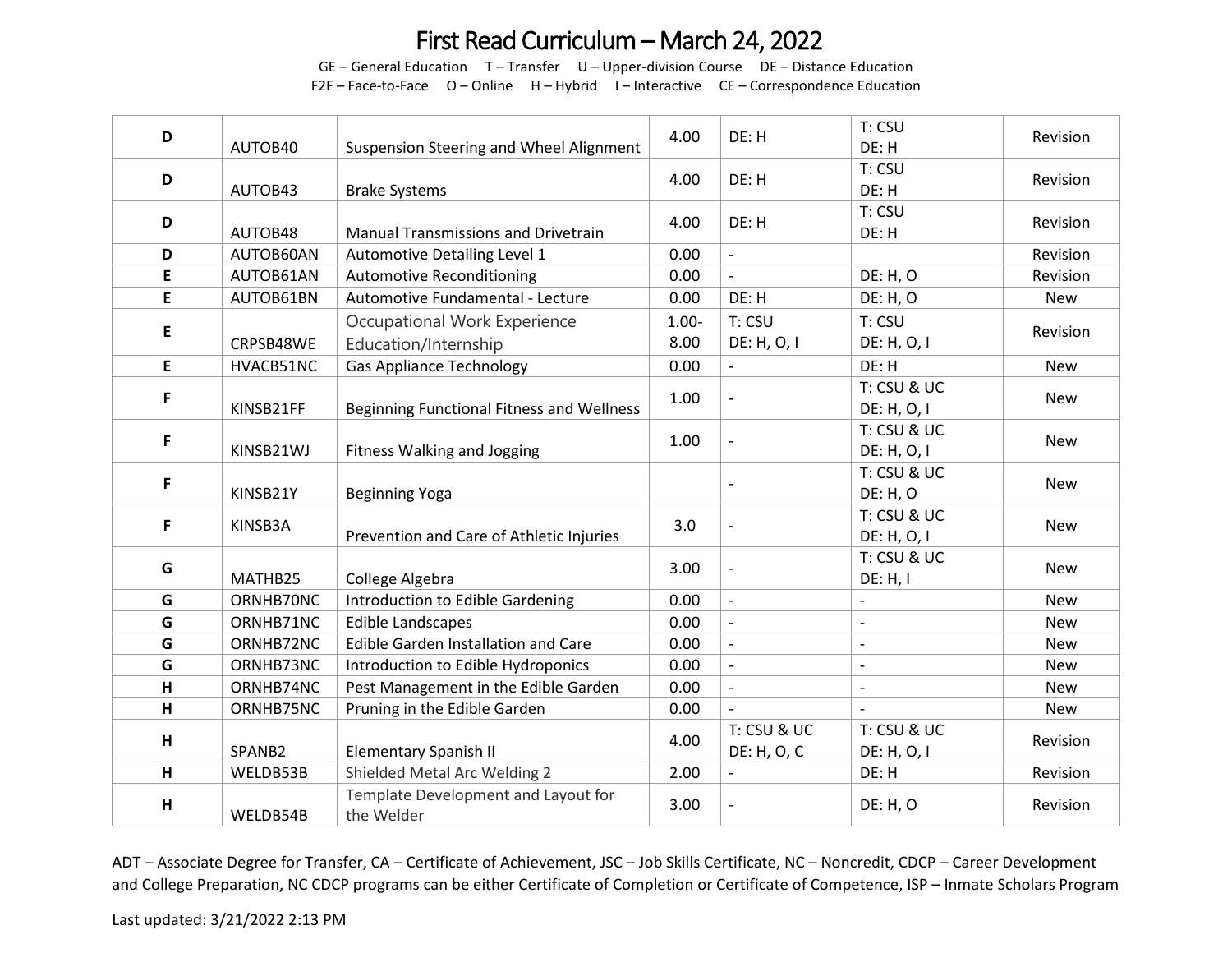GE – General Education T – Transfer U – Upper-division Course DE – Distance Education F2F – Face-to-Face O – Online H – Hybrid I – Interactive CE – Correspondence Education

| <b>GE</b>     |                                  |              |                           |                             |                     |  |
|---------------|----------------------------------|--------------|---------------------------|-----------------------------|---------------------|--|
| <b>Course</b> | <b>Course Title</b>              | <b>Units</b> | <b>Current Attributes</b> | <b>Attributes Requested</b> | <b>Request Type</b> |  |
|               |                                  |              | <b>BC B.1</b>             | <b>BC B.1</b>               |                     |  |
|               |                                  | 3.00         | CSU B.1                   | CSU B.1                     | Revision            |  |
| ASTRB1        | Physics of the Cosmos            |              | <b>IGETC 5.A</b>          | <b>IGETC 5.A</b>            |                     |  |
|               |                                  |              | <b>BC B.1</b>             | <b>BC B.1</b>               |                     |  |
|               |                                  | 3.00         | CSU B.1                   | CSU B.1                     | Revision            |  |
| ASTRB3        | Solar System                     |              | <b>IGETC 5.A</b>          | <b>IGETC 5.A</b>            |                     |  |
|               | Beginning Functional Fitness and | 1.00         |                           | BC GE E.2                   | <b>New</b>          |  |
| KINSB21FF     | <b>Wellness</b>                  |              | $\overline{\phantom{0}}$  |                             |                     |  |
| KINSB21WJ     | Fitness Walking and Jogging      | 1.00         | $\overline{\phantom{a}}$  | BC GE E.2                   | <b>New</b>          |  |
| KINSB21Y      | <b>Beginning Yoga</b>            | 1.00         | $\overline{\phantom{a}}$  | BC GE E.2                   | <b>New</b>          |  |
|               |                                  |              |                           | GE: BC B.2                  |                     |  |
|               |                                  | 3.00         |                           | GE: CSU B.4                 | <b>New</b>          |  |
| MATHB25       | College Algebra                  |              |                           | GE: IGETC 2                 |                     |  |
|               |                                  |              | GE: BC C.1, C.2           | GE: BC C.2                  |                     |  |
|               |                                  |              | GE: CSU C.2               | GE: CSU C.2                 |                     |  |
|               |                                  | 4.00         | GE: IGETC 6               | GE: IGETC 6                 | Revision            |  |
| <b>SPANB2</b> | Elementary Spanish II            |              |                           |                             |                     |  |

#### **Programs**

| <b>Program Title</b>                                                | <b>Program Type</b><br>(B, ADT, AA, AS, CA, JSC, NC) | <b>Request Type</b> | <b>Units</b> |
|---------------------------------------------------------------------|------------------------------------------------------|---------------------|--------------|
| English Associate in Art for Transfer                               | AA-T                                                 | Modification        | 60           |
| <b>Environmental Resource Management Associate of Science</b>       | AS                                                   | New                 | 60-74        |
| <b>Environmental Resource Management Certificate of Achievement</b> | CА                                                   | New                 | 30.5         |
| Forest Resource Management Associate of Science                     | AS                                                   | Modification        | 60           |
| Forest Resource Management Certificate of Achievement               | CA                                                   | Modification        | 31.5         |
| Natural Resource Management Associate of Science                    | AS                                                   | New                 | 60-74        |